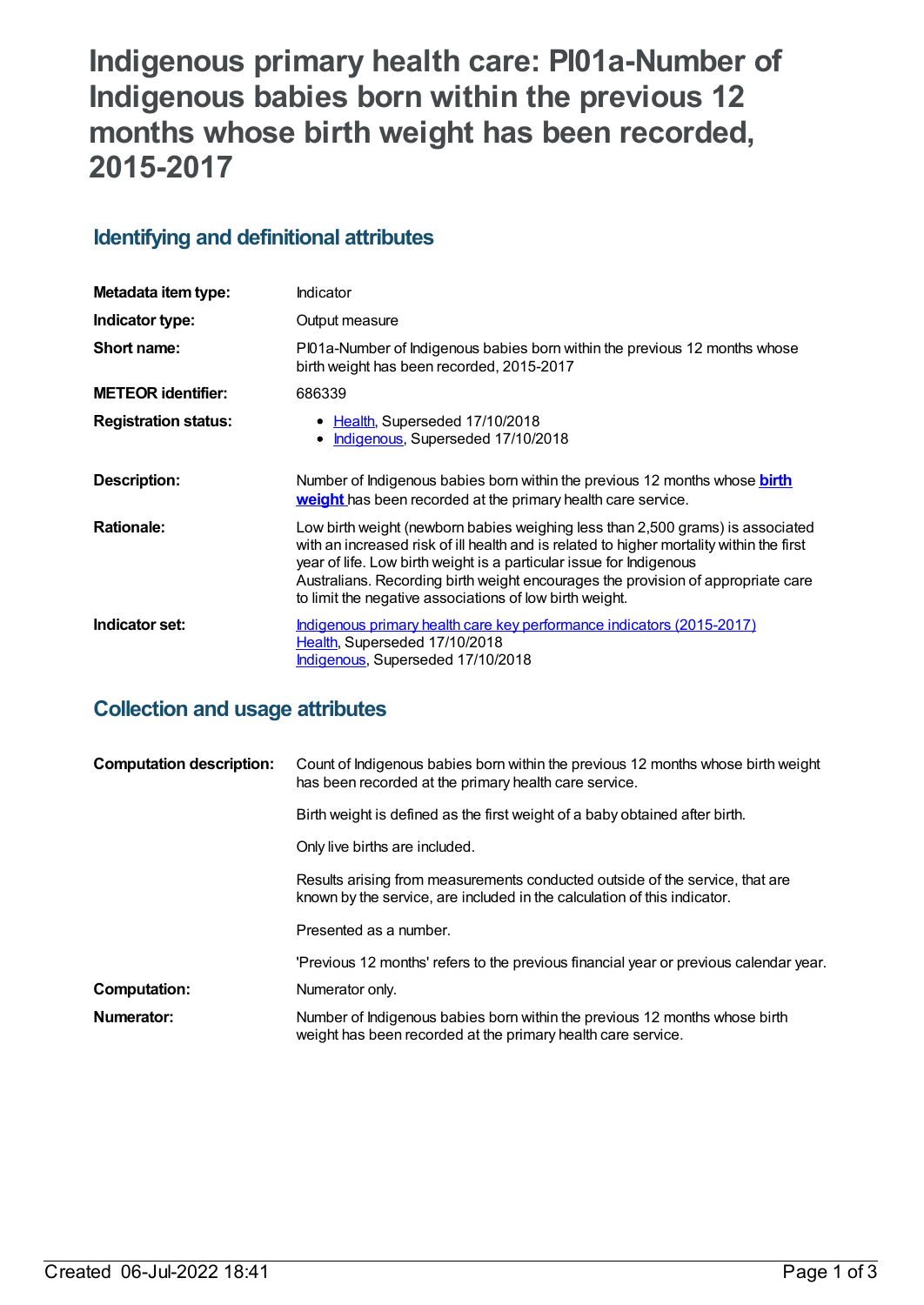[Birth—birth](https://meteor.aihw.gov.au/content/269949) status, code N

**Data Source**

[Indigenous](https://meteor.aihw.gov.au/content/430643) primary health care data collection

**NMDS / DSS**

[Indigenous](https://meteor.aihw.gov.au/content/686603) primary health care NBEDS 2017–18

**Guide for use**

Only live births are included.

### **Data Element / Data Set**

[Person—birth](https://meteor.aihw.gov.au/content/441701) weight recorded indicator, yes/no code N

**Data Source**

[Indigenous](https://meteor.aihw.gov.au/content/430643) primary health care data collection

**NMDS / DSS**

[Indigenous](https://meteor.aihw.gov.au/content/686603) primary health care NBEDS 2017–18

#### **Data Element / Data Set**

[Person—Indigenous](https://meteor.aihw.gov.au/content/602543) status, code N

**Data Source**

[Indigenous](https://meteor.aihw.gov.au/content/430643) primary health care data collection

**NMDS / DSS**

[Indigenous](https://meteor.aihw.gov.au/content/686603) primary health care NBEDS 2017–18

#### **Guide for use**

The baby is considered Indigenous if one or both parents identify as Indigenous.

The implementation start date for this data element in the Indigenous primary health care NBEDS 2017-18 is 1 December 2017.

## **Representational attributes**

| Count   |
|---------|
| Real    |
| Person  |
| N[N(6)] |
|         |

## **Indicator conceptual framework**

**Framework and dimensions: Health [Conditions](https://meteor.aihw.gov.au/content/410650)** 

## **Data source attributes**